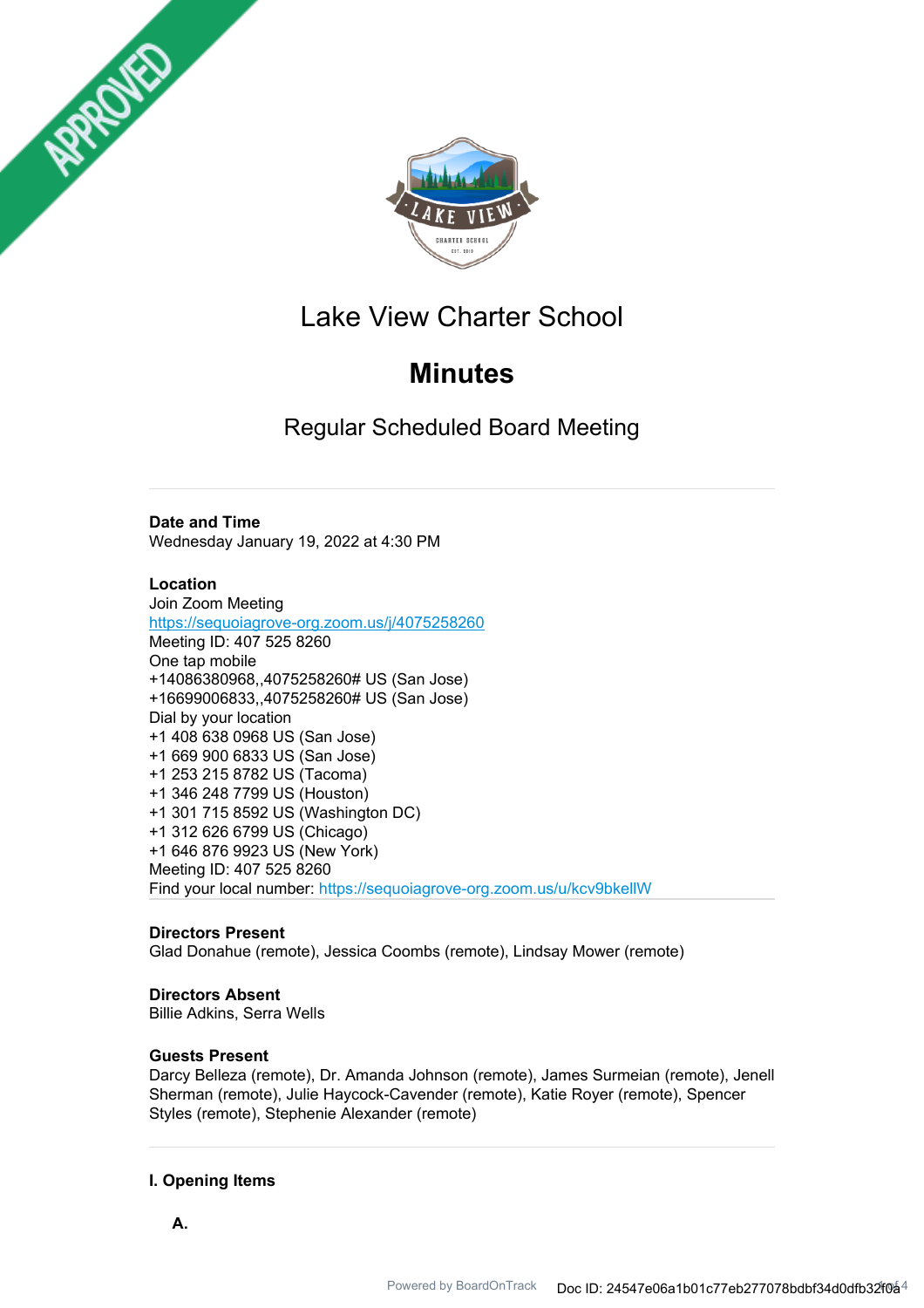#### **Record Attendance**

#### **B. Call the Meeting to Order**

Lindsay Mower called a meeting of the board of directors of Lake View Charter School to order on Wednesday Jan 19, 2022 at 4:33 PM.

#### **C. Resolution #2021-9 AB 361**

Lindsay Mower made a motion to approve the Resolution #2021-9 AB 361. Glad Donahue seconded the motion. Julie Haycock-Cavender presented the Resolution #2021-9 AB 361. The board **VOTED** unanimously to approve the motion.

#### **D. Consent Agenda**

Glad Donahue made a motion to approve the Consent Agenda. Jessica Coombs seconded the motion. The board **VOTED** unanimously to approve the motion. Glad Donahue made a motion to approve the minutes from Special Board Meeting on 12-08-21. Jessica Coombs seconded the motion. The Minutes were approved in the Consent Agenda. The board **VOTED** unanimously to approve the motion. Glad Donahue made a motion to approve the minutes from Regular Scheduled Board Meeting on 12-08-21. Jessica Coombs seconded the motion. The Minutes were approved in the Consent Agenda. The board **VOTED** unanimously to approve the motion. Glad Donahue made a motion to approve the minutes from Special Board Meeting on 12-14-21. Jessica Coombs seconded the motion. The Minutes were approved in the Consent Agenda. The board **VOTED** unanimously to approve the motion.

#### **E. Public Comments**

No public comments

#### **F. Closed Session**

Glad Donahue made a motion to go into Closed Session at 4:40 PM. Lindsay Mower seconded the motion. Jessica Coombs made a motion to come out of Closed Session. Glad Donahue seconded the Motion. The Board voted unanimously on the Motion. The board **VOTED** unanimously to approve the motion.

#### **G. Announcement of Any Action Taken during Closed Session**

Lindsay Mower announced that no action was taken during Closed Session.

#### **H. Executive Director's Report**

Julie Haycock-Cavender presented the *Executive Director's Report.*

#### **II. Finances**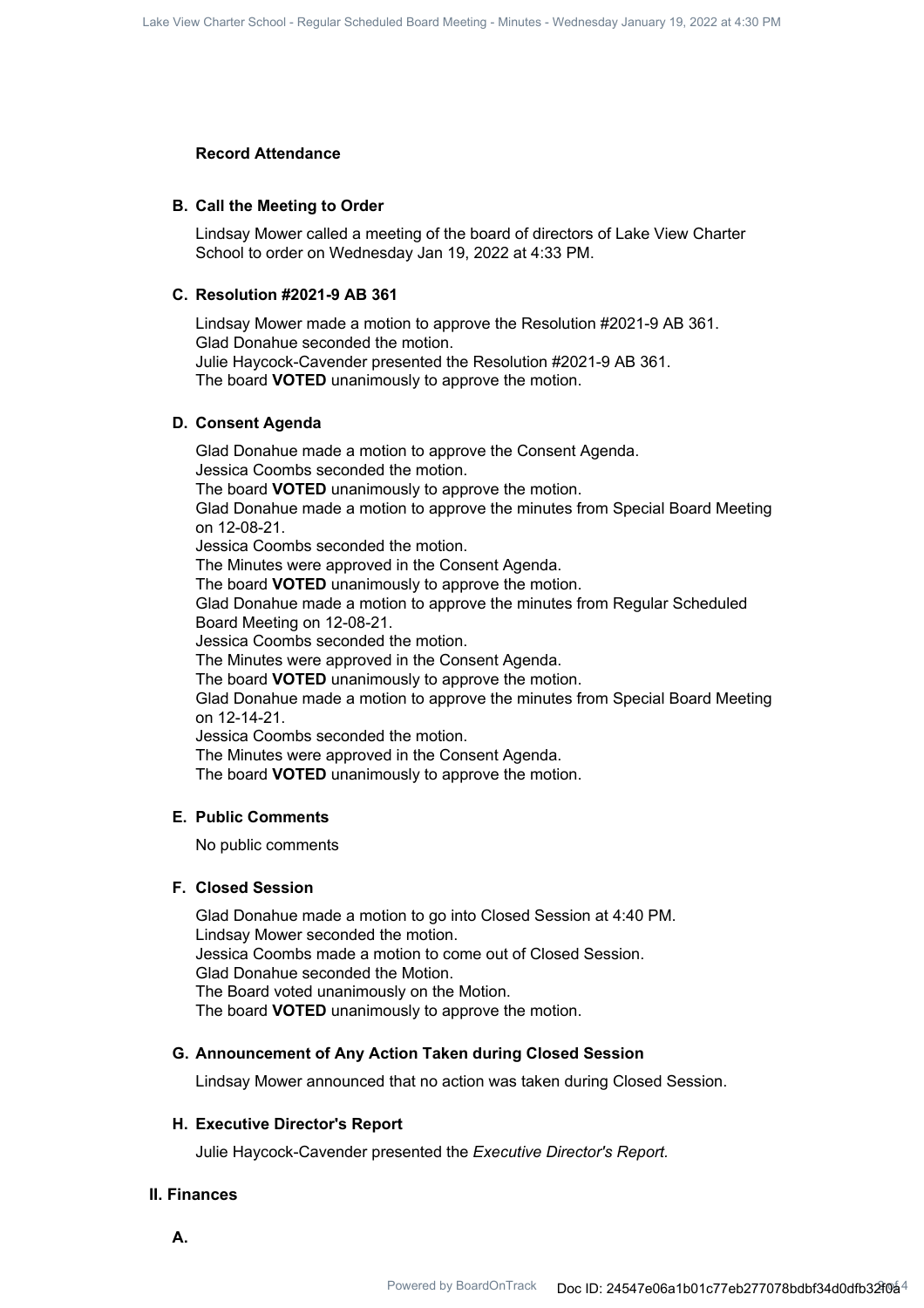#### **November and December Financials**

Glad Donahue made a motion to approve the the November and December Financials. .

Jessica Coombs seconded the motion.

James Surmeian presented the November and December Financials. The board **VOTED** unanimously to approve the motion.

#### **B. Finance Training**

Spencer Styles presented the *Finance Training for Board Members.*

### **III. Academic Excellence**

#### **A. School Accountability Report Card (SARC) 2021-2022**

Lindsay Mower made a motion to approve the School Accountability Report Card (SARC) 2021-2022. Glad Donahue seconded the motion. Julie Haycock-Cavender presented the School Accountability Report Card (SARC) 2021-2022. The board **VOTED** unanimously to approve the motion.

#### **IV. Closing Items**

#### **A. Board of Director's Comments & Requests**

No comments or requests from the Board.

#### **B. Announcement of Next Regular Scheduled Board Meeting**

Lindsay Mower announced the Next Regular Schedule Board Meeting is February 16, 2022 at 4:30 PM.

#### **C. Adjourn Meeting**

Glad Donahue made a motion to adjourn the meeting. Lindsay Mower seconded the motion. The board **VOTED** unanimously to approve the motion. There being no further business to be transacted, and upon motion duly made, seconded and approved, the meeting was adjourned at 6:16 PM.

Respectfully Submitted, Lindsay Mower

Prepared by: Katie Royer

Noted by:

Billie adkins

Board Secretary

Public Comment Rules: Members of the public may address the Board on agenda or non-agenda items through the teleconference platform, Zoom. Zoom does not require the members of the public to have an account or login. Please either utilize the chat option to communicate to the administrative team of your desire to address the Board or simply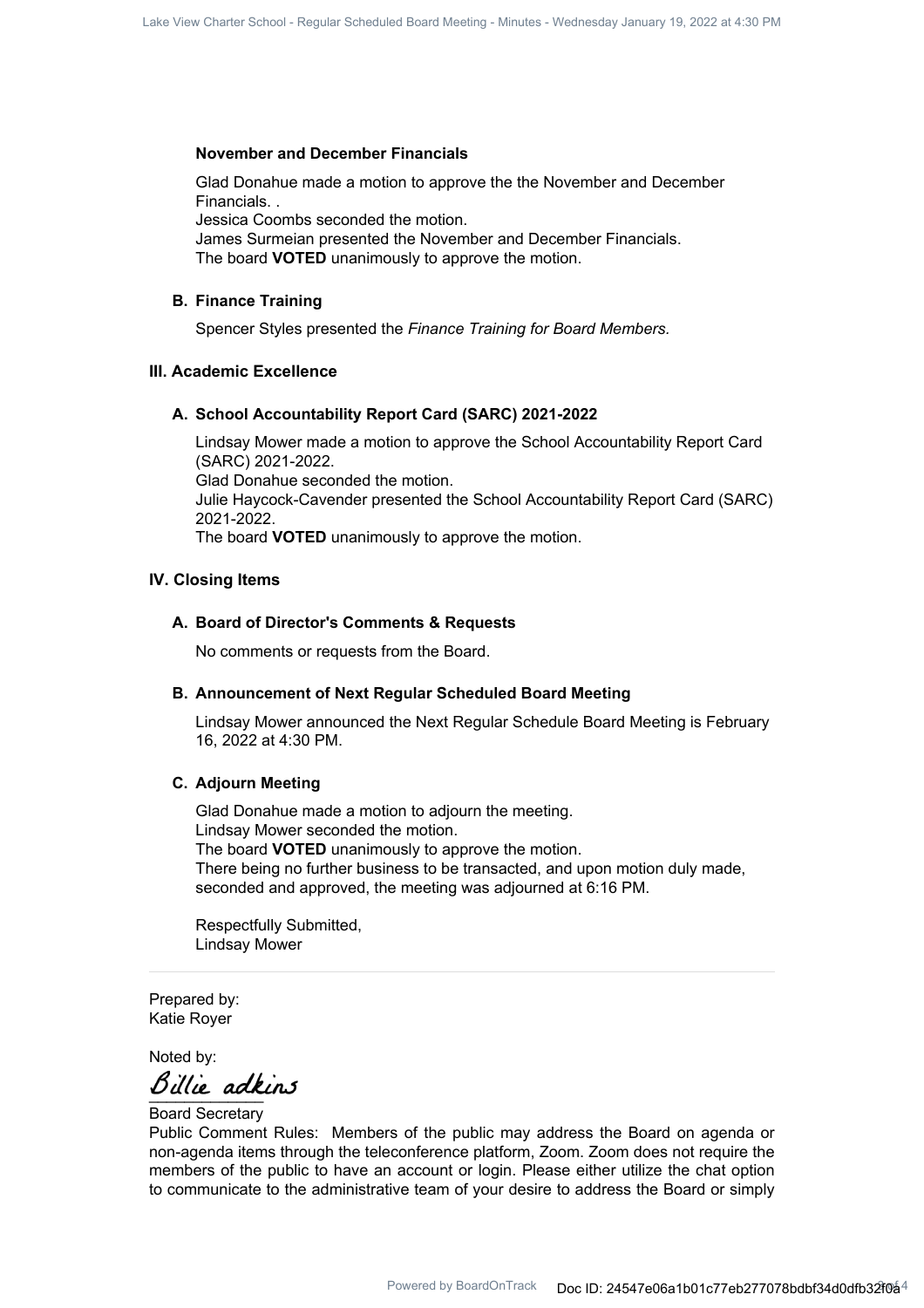communicate orally your desire to address the Board when the Board asks for public comments. Speakers may be called in the order requests are received. Comments are limited to 2 minutes each, with no more than 15 minutes per single topic. If a member of the public utilizes a translator to address the Board, those individuals are allotted 4 minutes each. If the Board utilizes simultaneous translation equipment in a manner that allows the Board to hear the translated public testimony simultaneously, those individuals are allotted 2 minutes each. By law, the Board is allowed to take action only on items on the agenda. The Board may, at its discretion, refer a matter to school staff or calendar the issue for future discussion.

Note: The Governing Board encourages those with disabilities to participate fully in the public meeting process. If you need a disability-related modification or accommodation, including auxiliary aids or services, to participate in the public meeting, please contact the Governing Board Office at (530) 927-5137 at least 48 hours before the scheduled board meeting so every reasonable effort can be made to accommodate you. (Government Code § 54954.2; Americans with Disabilities Act of 1990, § 202 (42 U.S.C. § 12132)).